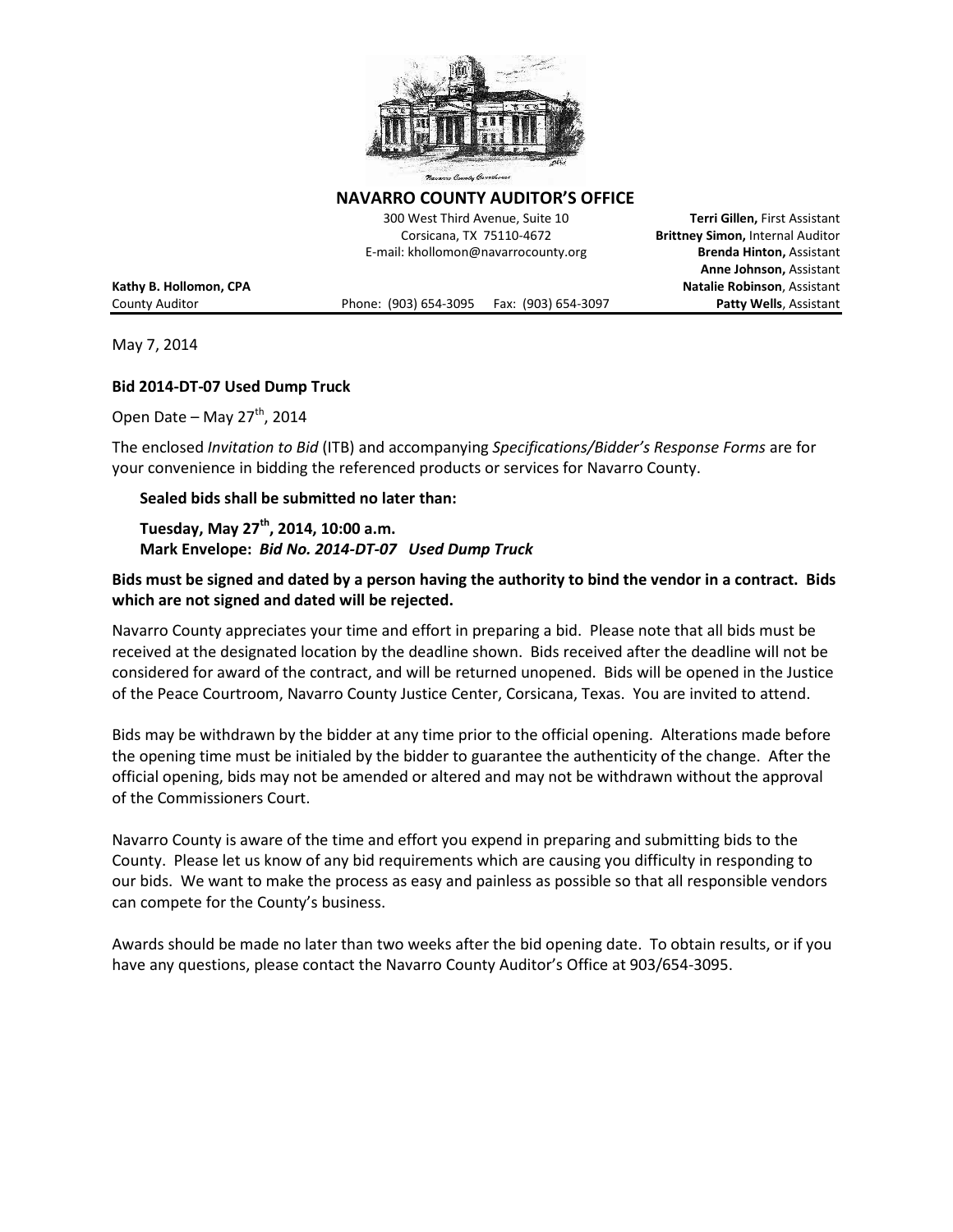By order of the Commissioners Court of Navarro County, Texas, sealed bids will be accepted for:

### **One (1) Used Dump Truck**

IT IS UNDERSTOOD that the Commissioners Court of Navarro County reserves the right to reject any or all bids for the products covered in this bid request and to waive any formalities or defects in bids or to accept such bids as it shall deem to be in the best interest of Navarro County.

**BIDS MUST BE SUBMITTED on the forms included for that purpose on pages 6-8 in this packet**. Each bid should be signed by a person having the authority to bind the vendor in a contract, placed in a sealed envelope and marked clearly on the outside as shown below.

#### **Bids should be clearly marked -** *Bid No. 2014-DT-07 Used Dump Truck*

BIDS SHOULD BE RETURNED TO the following address by **Tuesday, May 27th, 2014, not later than 10:00 a.m.:**

> Navarro County Auditor's Office Navarro County Courthouse 300 West Third Avenue, Suite 10 Corsicana, Texas 75110

#### *FACSIMILE TRANSMITTALS WILL NOT BE ACCEPTED.*

*All bids must be received in the County Auditor's Office before the opening date and time.*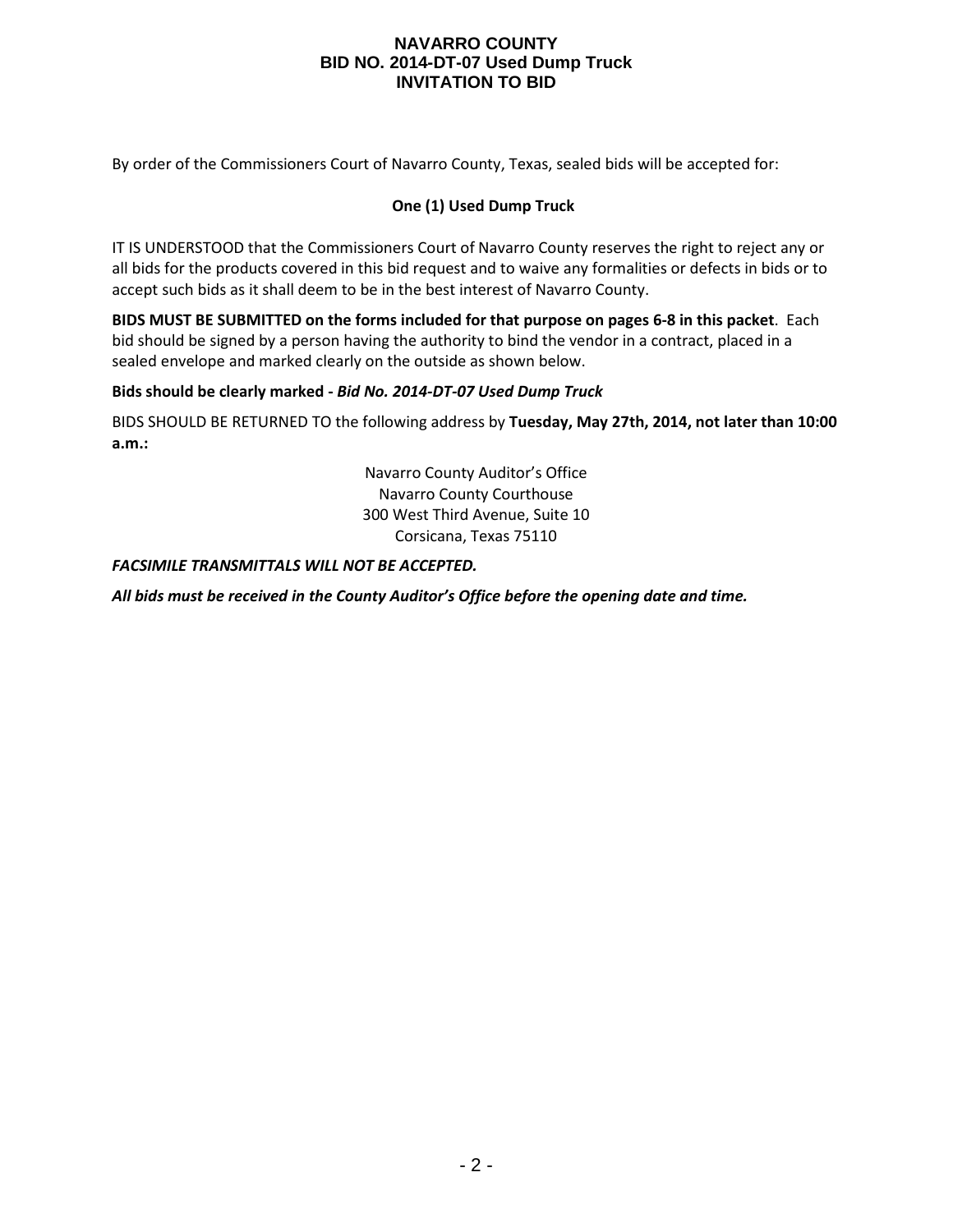Navarro County is requesting bids for one (1) used dump truck as described in the attached specifications. Bids must be submitted on the attached forms. By returning this bid with a price quote, vendors certify and agree that:

*Funding:* Truck will be funded with a lease purchase arrangement. Funds for payment have been provided through the Navarro County budget approved by the Commissioners Court for the fiscal year ending September 30, 2014 and will be provided in future budgets.

Late Bids: Bids received in the County Auditor's Office after the submission deadline will be considered void and unacceptable. Navarro County is not responsible for lateness or non-delivery of mail, carrier, etc., and the date/time stamp of the County Auditor's Office shall be the official time of receipt.

*Altering Bids:* Bids cannot be altered or amended after the submission deadline. Any interlineation, alteration or erasure made before the opening time must be initialed by the signer of the bid, guaranteeing authenticity.

*Withdrawal of Bid:* A bid may not be withdrawn or canceled by the bidder without the permission of the County for a period of ninety (90) days following the date designated for the receipt of bids, and bidder so agrees upon submittal of their bid.

*Sales Tax:* Navarro County is exempt, by law, from payment of Texas Sales Tax and Federal Excise Tax.

*Contract:* This bid, when properly accepted by Navarro County, shall constitute a contract equally binding between the successful bidder and Navarro County. No different or additional terms will become a part of this contract with the exception of change orders.

*Change Orders:* No oral statement of any person shall modify or otherwise change, or affect, the terms, conditions or specifications stated in the resulting contract. All change orders to the contract will be made in writing by the Navarro County Auditor.

*Delivery:* All delivery and freight charges (FOB Navarro County Auditor's Office) are to be included in the bid price.

*Conflict of Interest:* No public official shall have interest in this contract, in accordance with *Vernon's Texas Codes Annotated, Local Government Code*, Title 5, Subtitle C, Chapter 171.

*Ethics:* The bidder shall not offer or accept gifts or anything of value nor enter into any business arrangement with any employee, official or agent of Navarro County.

*Exceptions/Substitutions:* All bids meeting the intent of this invitation to bid will be considered for award. Bidders taking exception to the specifications, or offering substitutions, shall state these exceptions in the section provided or by attachment as part of this bid. The absence of such a list shall indicate that the bidder has not taken exceptions and shall hold the bidder responsible to perform in strict accordance with the specifications of the invitation. The Navarro County Commissioners' Court reserves the right to accept any and all or none of the exception(s)/substitution(s) deemed to be in the best interest of the County.

*Addenda:* Any interpretations, corrections or changes to this *Invitation to Bid* and *Specifications* will be made by addenda. Sole issuing authority of addenda shall be vested in the Navarro County Auditor. Addenda will be mailed to all who are known to have received a copy of this *Invitation to Bid*. Bidders shall acknowledge receipt of all addenda.

*Bids must comply* with all Federal, State, county and local laws concerning these type purchases.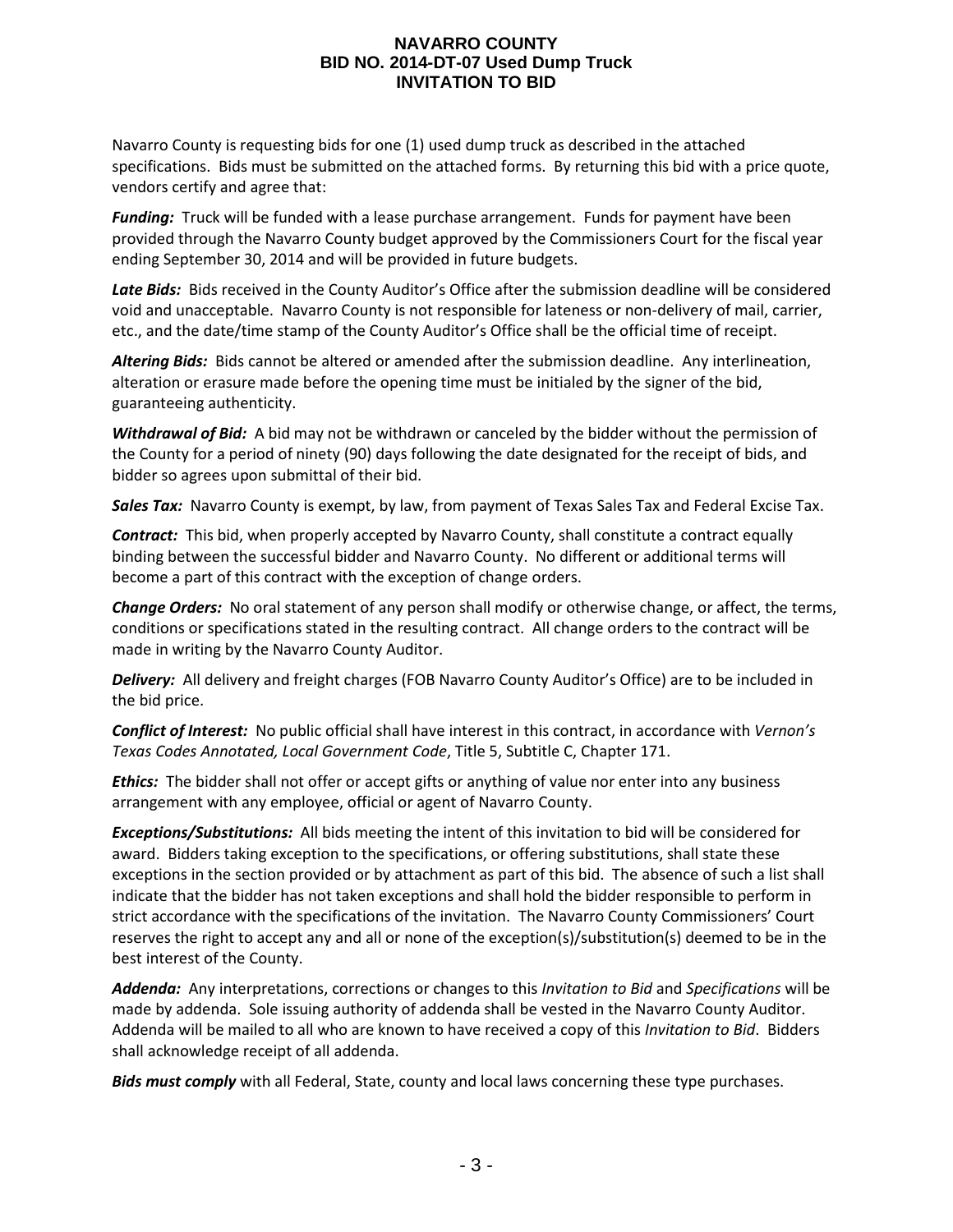*Design, Strength, Quality* of materials must conform to the highest standards of manufacturing practice.

*Minimum Standards for Responsible Prospective Bidders:* A prospective bidder must affirmatively demonstrate their responsibility and meet the following requirements:

- 1. Have adequate financial resources, or the ability to obtain such resources as required;
- 2. Be able to comply with the required or proposed delivery schedule;
- 3. Have a satisfactory record of performance;
- 4. Have a satisfactory record of integrity and ethics, and;
- 5. Be otherwise qualified and eligible to receive an award.

Navarro County may request representation and other information sufficient to determine the bidder's ability to meet these minimum requirements listed above.

*References:* Navarro County requests bidder to supply a list of at least three (3) references where like products have been sold by their company. Include name of reference, address, telephone number and name of representative.

*Bidder Shall Provide* with this bid response, all documentation required by this *Invitation to Bid*. Failure to provide this information may result in rejection of your bid.

*Successful Bidder Shall* defend, indemnify and save harmless Navarro County and all its officers, agents and employees from all suits, actions or other claims of any character, name and description brought for or on account of any injuries or damages received or sustained by any person, persons or property on account of any negligent act or fault of the successful bidder, or of any agent, employee, subcontractor or supplier in the execution of, or performance under, any contract which may result from bid award. Successful bidder indemnifies and will indemnify and save harmless Navarro County from liability, claim or demand on their part, agents, servants, customers and/or employees whether such liability, claim or demand arise from or happening upon or in any of the halls, elevators, entrances, stairways or approaches of or to the facilities within which the occupied premises are located. Successful bidder shall pay any judgment with costs which may be obtained against Navarro County growing out of such injury or damages.

*Termination of Contract:* This contract shall remain in effect until contract expires, delivery and acceptance of products and/or performance of services ordered or terminated by either party with thirty (30) days written notice prior to any cancellation. The successful bidder must state therein the reasons for such cancellation. Navarro County reserves the right to award canceled contract to the next lowest and best bidder as it deems to be in the best interest of the County.

*Termination for Default:* Navarro County reserves the right to enforce the performance of this contract in any manner prescribed by law or deemed to be in the best interest of the County in the event of breach of default of this contract. Navarro County reserves the right to terminate the contract immediately in the event the successful bidder fails to:

- 1. Meet schedules;
- 2. Defaults in the payment of any fees; or
- 3. Otherwise perform in accordance with these specifications.

In the event the successful bidder shall fail to perform, keep or observe any of the terms and conditions to be performed, kept or observed, Navarro County shall give the successful bidder written notice of such default; and in the event said default is not remedied to the satisfaction and approval of the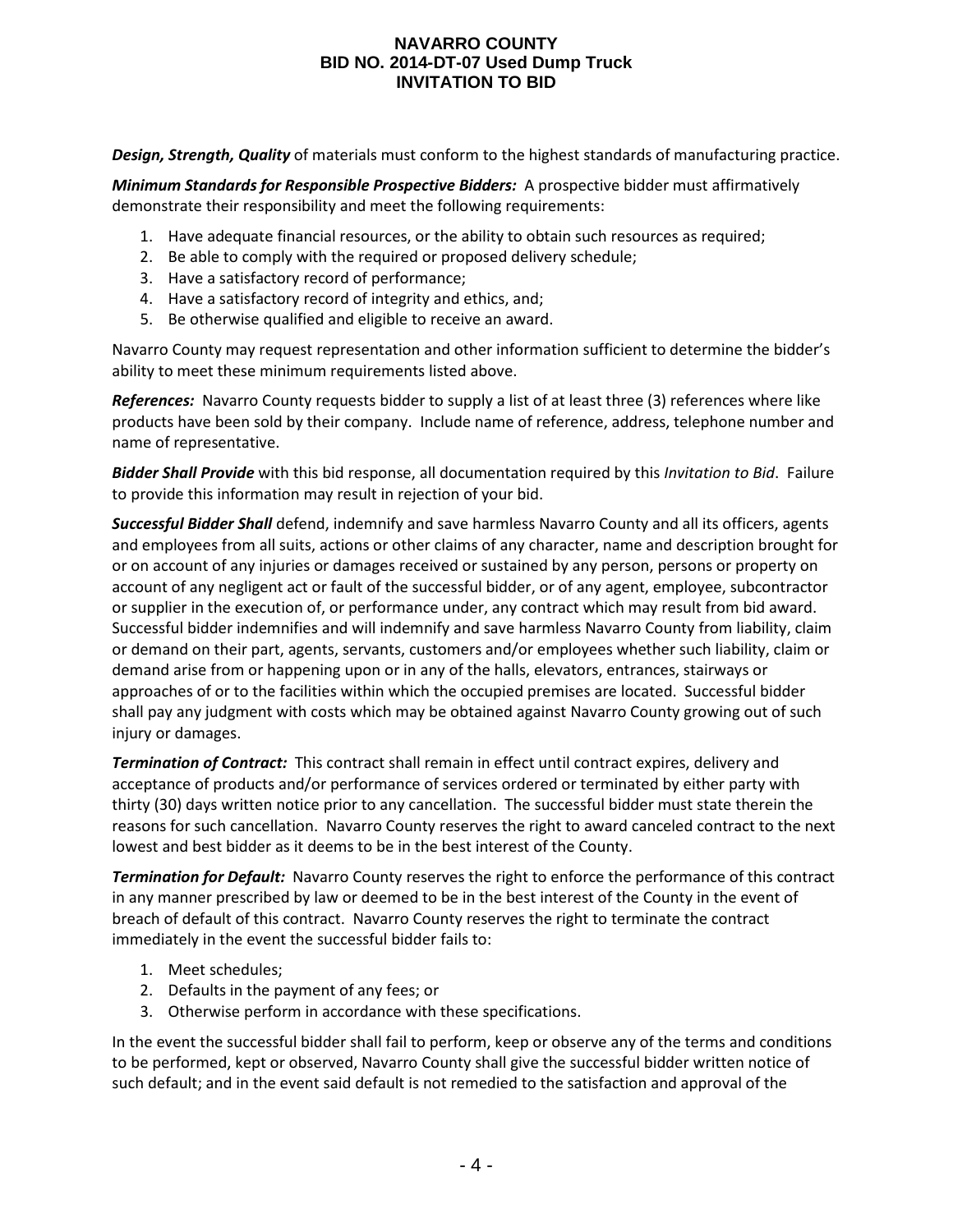County within two (2) working days of receipt of such notice by the successful bidder, default will be declared and all the successful bidder's rights shall terminate.

Bidder, in submitting this bid, agrees that Navarro County shall not be liable for prosecution for damages in the event that the County declares bidder in default.

*Notice:* Any notice provided by this bid (or required by law) to be given to the successful bidder by Navarro County shall be conclusively deemed to have been given and received on the next day after such written notice has been deposited in the mail in Corsicana, Texas, by Registered or Certified Mail with sufficient postage affixed thereto, provided this shall not prevent the giving of actual notice in any other manner.

*Purchase Order:* A purchase order will be generated by Navarro County to the successful bidder. The purchase order number must appear on all itemized invoices and packing slips. Navarro County will not be held responsible for any orders placed/delivered without a valid current purchase order number.

*Packing Slips* or other suitable shipping documents shall accompany each shipment and shall show: (a) name and address of successful bidder, (b) delivery location, (c) Navarro County purchase order number and (d) descriptive information as to the item(s) delivered, including description, quantity, number of containers, etc.

*Invoices* shall show all information as stated above and be mailed directly to the Navarro County Auditor's Office, 300 West Third Avenue, Suite 10, Corsicana, TX 75110.

*Payment* will be made upon receipt and acceptance, by the County, of the items ordered in accordance with the State of Texas "Prompt Payment Act", Article 610f, V.T.C.S. Successful bidder is required to pay subcontractors within ten (10) days.

*Items* supplied under this contract will be subject to the County's approval. Items found defective or not meeting specifications shall be picked up and replaced by the successful bidder at no expense to the County. If an item is not picked up within one (1) week after notification, the item will become a donation to the County for disposition.

*Samples:* When requested, samples shall be furnished free of expense to the County.

*Warranty:* Successful bidder shall warrant that all items/services shall conform to the proposed specifications and/or all warranties as stated in the Uniform Commercial Code and be free from all defects in material, workmanship and title.

*Remedies:* The successful bidder and Navarro County agree that both parties have all rights, duties and remedies available as stated in the Uniform Commercial Code.

*Venue:* This agreement will be governed and construed according to the laws of the State of Texas. This agreement is performable in Navarro County, Texas.

*Assignment:* The successful bidder shall not sell, assign, transfer or convey this contract, in whole or in part, without the prior written consent of Navarro County.

*Silence of Specification:* The apparent silence of these specifications as to any detail or to the apparent omission of a detailed description concerning any point, shall be regarded as meaning that only the best commercial practices are to prevail. All interpretations of these specifications shall be made on the basis of this statement.

*Any Questions* concerning this *Invitation to Bid* and *Specifications* should be directed to Commissioner David "Butch" Warren at 903-654-3033.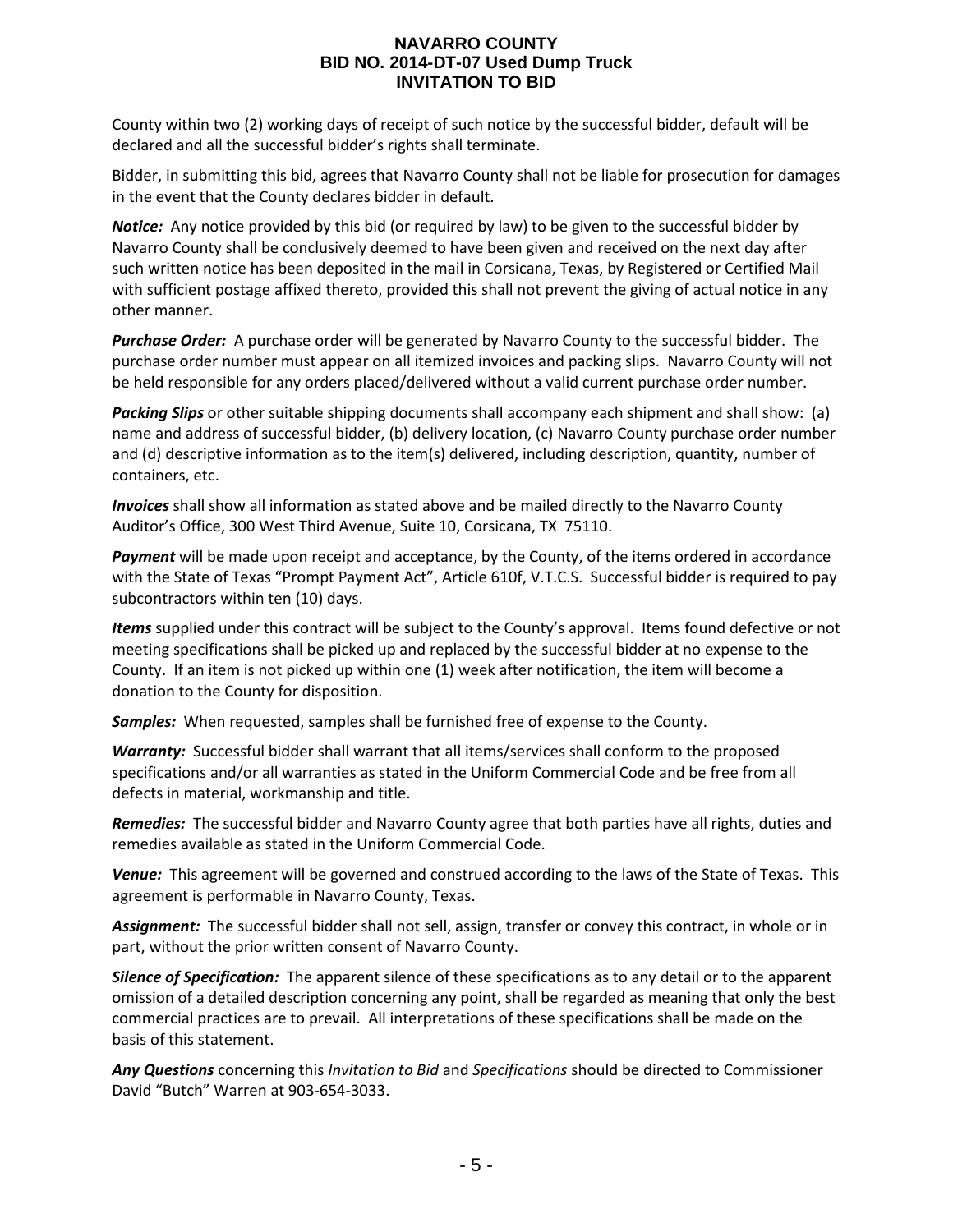#### **BID PROPOSAL AFFIDAVIT**

|                                                 | The undersigned certifies that the bid prices in this proposal have been carefully reviewed and are                                                                                                                                 |
|-------------------------------------------------|-------------------------------------------------------------------------------------------------------------------------------------------------------------------------------------------------------------------------------------|
|                                                 | submitted as correct and final. He further certifies that the bidder agrees to furnish any and/or all items                                                                                                                         |
|                                                 | upon which prices are extended at the price(s) offered, and upon the conditions contained in the                                                                                                                                    |
|                                                 | specifications of the Invitation to Bid. The period of acceptance of this bid proposal will be thirty (30)                                                                                                                          |
| calendar days from the date of the bid opening. |                                                                                                                                                                                                                                     |
| STATE OF TEXAS<br>ş                             |                                                                                                                                                                                                                                     |
| COUNTY OF NAVARRO §                             |                                                                                                                                                                                                                                     |
|                                                 |                                                                                                                                                                                                                                     |
|                                                 | and have been authorized to execute the foregoing bid                                                                                                                                                                               |
|                                                 | proposal on their behalf. I hereby certify that the foregoing proposal has not been prepared in collusion                                                                                                                           |
|                                                 | with any other bidder or other person or persons engaged in the same line of business prior to the                                                                                                                                  |
|                                                 | official opening of this bid. Further, I certify that the bidder is not now, nor has he been for the past six                                                                                                                       |
|                                                 | (6) months, directly or indirectly concerned in any pool or agreement or combination, to control the                                                                                                                                |
|                                                 | price of the services or materials bid on, or to influence any person or persons to bid or not to bid                                                                                                                               |
| thereon.                                        |                                                                                                                                                                                                                                     |
|                                                 |                                                                                                                                                                                                                                     |
|                                                 |                                                                                                                                                                                                                                     |
|                                                 |                                                                                                                                                                                                                                     |
|                                                 |                                                                                                                                                                                                                                     |
|                                                 |                                                                                                                                                                                                                                     |
| Telephone:                                      |                                                                                                                                                                                                                                     |
|                                                 |                                                                                                                                                                                                                                     |
| By:                                             | <b>Title:</b> The contract of the contract of the contract of the contract of the contract of the contract of the contract of the contract of the contract of the contract of the contract of the contract of the contract of the c |
| (Type or Print Name)                            |                                                                                                                                                                                                                                     |
|                                                 | Date: the contract of the contract of the contract of the contract of the contract of the contract of the contract of the contract of the contract of the contract of the contract of the contract of the contract of the cont      |
|                                                 |                                                                                                                                                                                                                                     |

# **BIDDER'S PROPOSAL**

By signing and returning this proposal the bidder agrees to be bound by the terms described herein.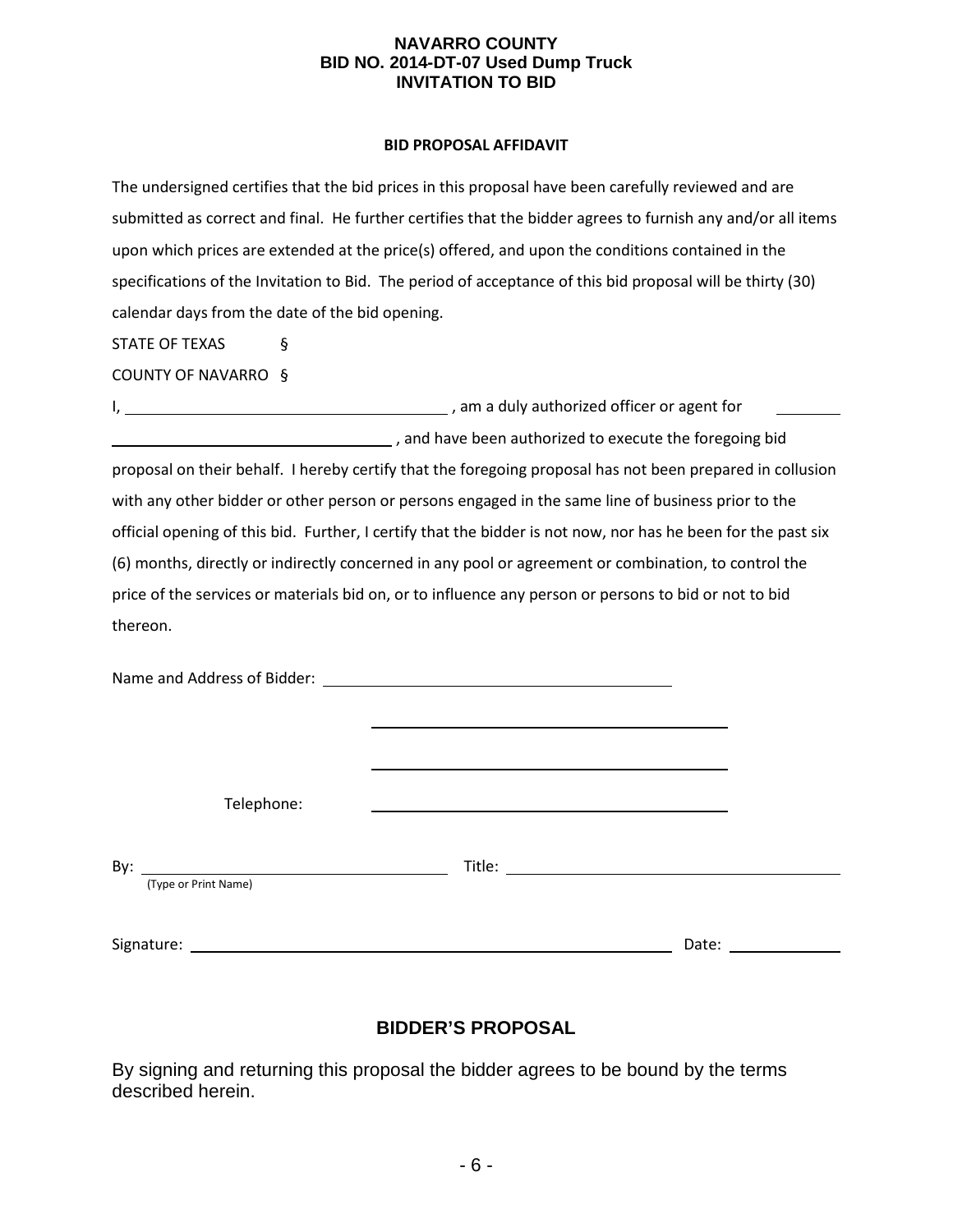Minimum Specifications are outlined on the attached schedule. Questions concerning these specifications should be directed to Commissioner David "Butch" Warren at 903-654-3033.

Having read and understood the instructions and specifications, I/we submit the following bid.

Bidder whose name appears below agrees to provide one (1) Used Dump Truck, to Navarro County, Texas for a price of

|                                                                     | $\frac{1}{2}$ $\frac{1}{2}$ $\frac{1}{2}$ $\frac{1}{2}$ $\frac{1}{2}$ $\frac{1}{2}$ $\frac{1}{2}$ $\frac{1}{2}$ $\frac{1}{2}$ $\frac{1}{2}$ $\frac{1}{2}$ $\frac{1}{2}$ $\frac{1}{2}$ $\frac{1}{2}$ $\frac{1}{2}$ $\frac{1}{2}$ $\frac{1}{2}$ $\frac{1}{2}$ $\frac{1}{2}$ $\frac{1}{2}$ $\frac{1}{2}$ $\frac{1}{2}$ |
|---------------------------------------------------------------------|---------------------------------------------------------------------------------------------------------------------------------------------------------------------------------------------------------------------------------------------------------------------------------------------------------------------|
|                                                                     |                                                                                                                                                                                                                                                                                                                     |
|                                                                     |                                                                                                                                                                                                                                                                                                                     |
| Said price shall be good for a period of: <u>contained a set of</u> |                                                                                                                                                                                                                                                                                                                     |
|                                                                     |                                                                                                                                                                                                                                                                                                                     |
|                                                                     |                                                                                                                                                                                                                                                                                                                     |
|                                                                     |                                                                                                                                                                                                                                                                                                                     |
|                                                                     |                                                                                                                                                                                                                                                                                                                     |
|                                                                     |                                                                                                                                                                                                                                                                                                                     |
| Date:<br><u> 1999 - Johann John</u>                                 |                                                                                                                                                                                                                                                                                                                     |